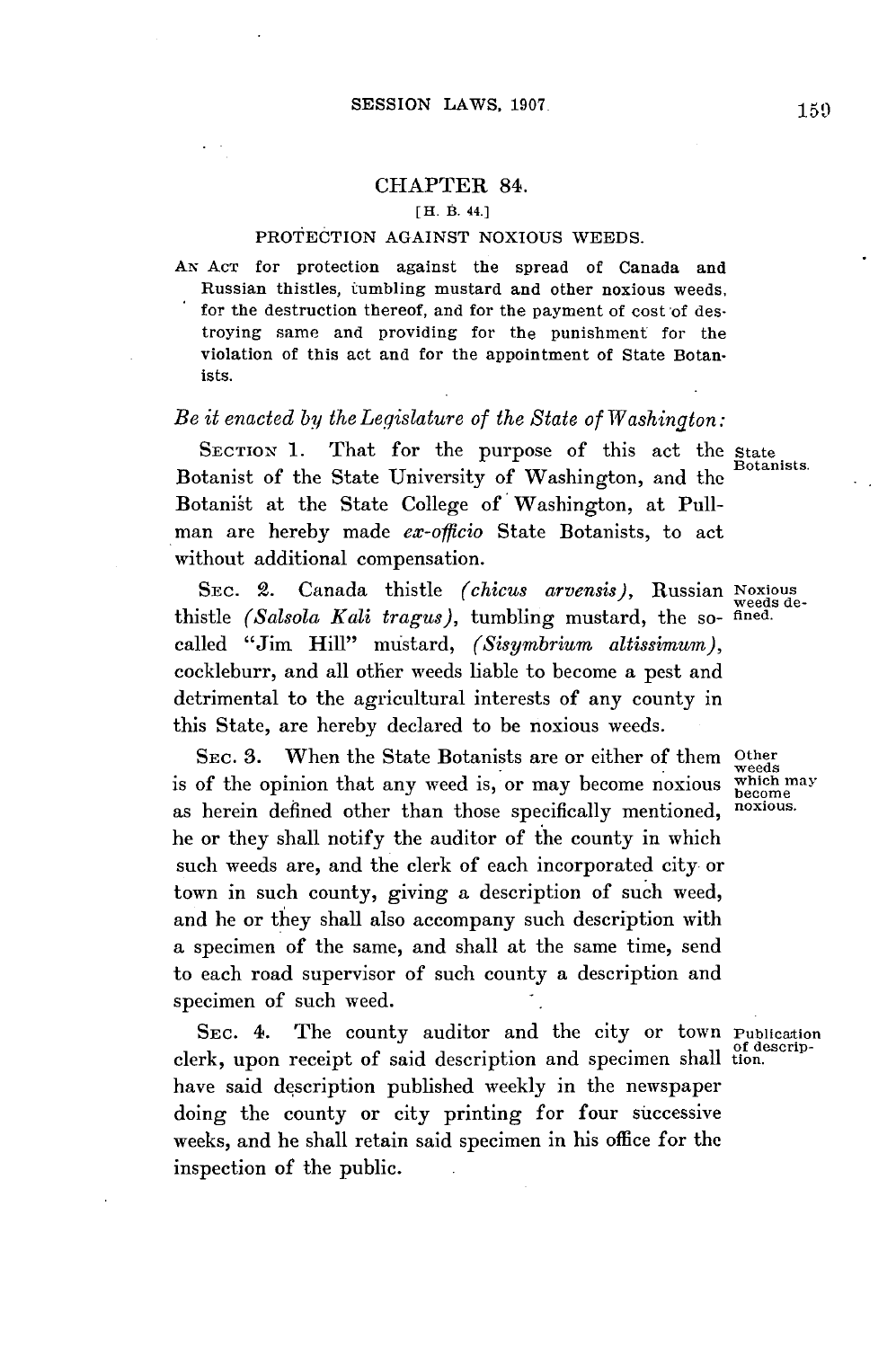Penalty for **SEC. 5.** If any owner, possessor or occupier of land, permitting should knowingly outflow any permission mode as being day shall knowingly suffer any noxious weeds as herein defined to grow thereon and the seed to ripen he shall be guilty of a misdemeanor and upon conviction thereof be fined not to exceed twenty dollars for each offense and the costs of prosecution: *Provided,* That this section shall not apply to what is commonly known as "Bull thistles" on lands not used for agricultural purposes outside cities and towns.

Notice to **SEC. 6.** It shall be the duty of each road supervisor in each road district in this State to see that the provisions of this act are carried out within their respective districts, and he shall give notice to the owner, possessor or occupier, or to the agent of such owner, if known, of any land in his district whereon any noxious weeds are growing, requiring him to cause the same to be cut down within ten days from the service of such notice, and in case such owner, possessor, occupier or agent of such owner shall refuse or neglect to cut down said noxious weeds within said ten days, then the said road supervisor shall enter upon the land and cause all of said weeds to be cut down with as little damage to growing crops as may be: *Provided,* That when such noxious weeds are growing upon the land of a non-resident of this State and such owner has no known agent in the county, said notice shall be posted in a conspicuous place on the land in view of the traveling public: *And provided,* That in case of noxious weeds growing on the right-of-way of any railroad within said road district, said notice may be served on the section foreman in charge of the portion of the right-of-way within said district, or it may be served on any agent of the company in said county: *And provided further,* That in case such noxious weeds are growing on public lands and not occupied **by** a lessee it shall be the duty of said supervisor to cut said weeds as herein provided and the cost thereof shall be paid **by** the county out of the general fund.

Expense of SEC. 7. Each road supervisor shall keep an accurate acpayment. count of the expenses incurred **by** him in carrying out the provisions of this act, with respect to each parcel of land entered upon therefor, and shall offer or send **by** mail a